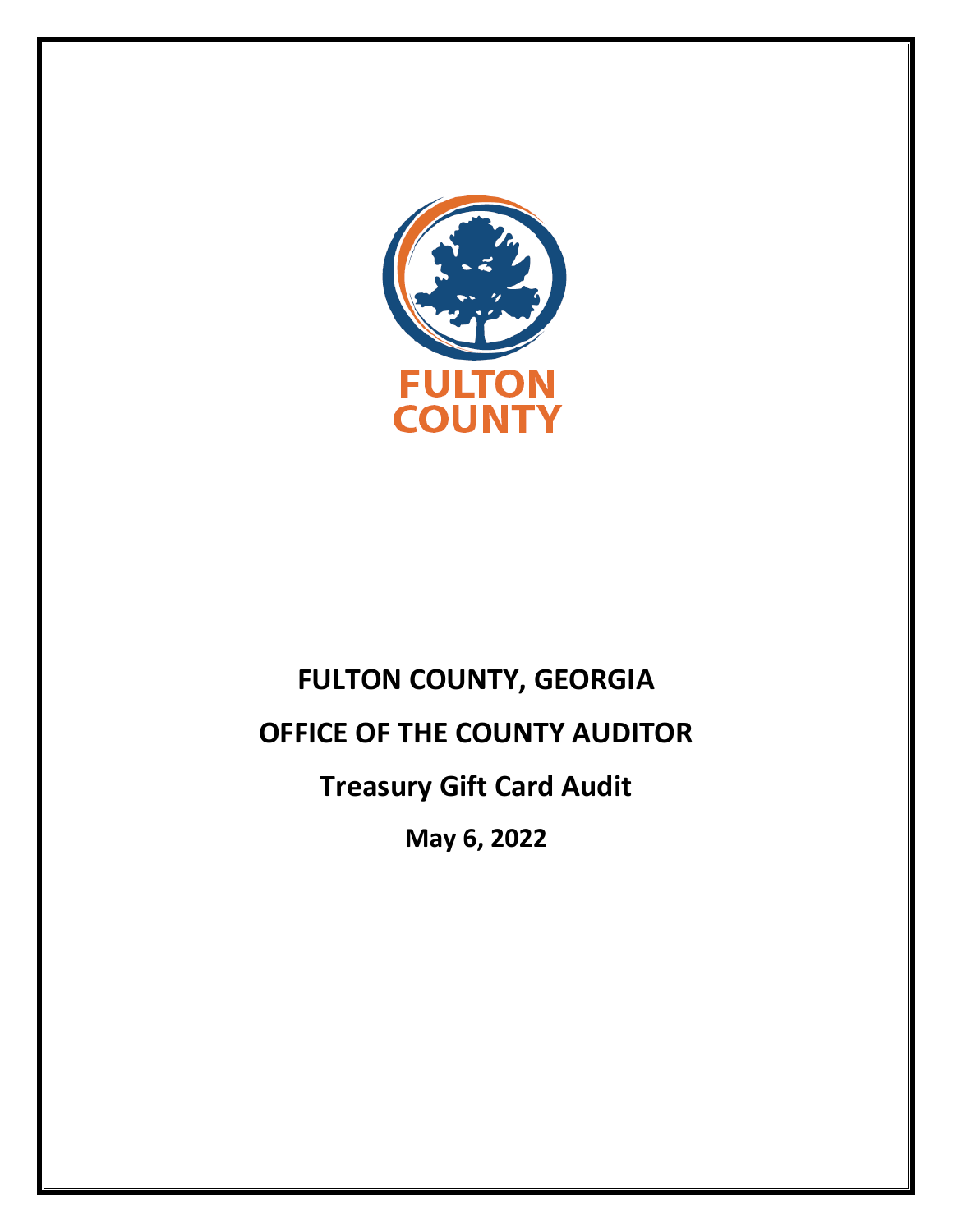# **TABLE OF CONTENTS**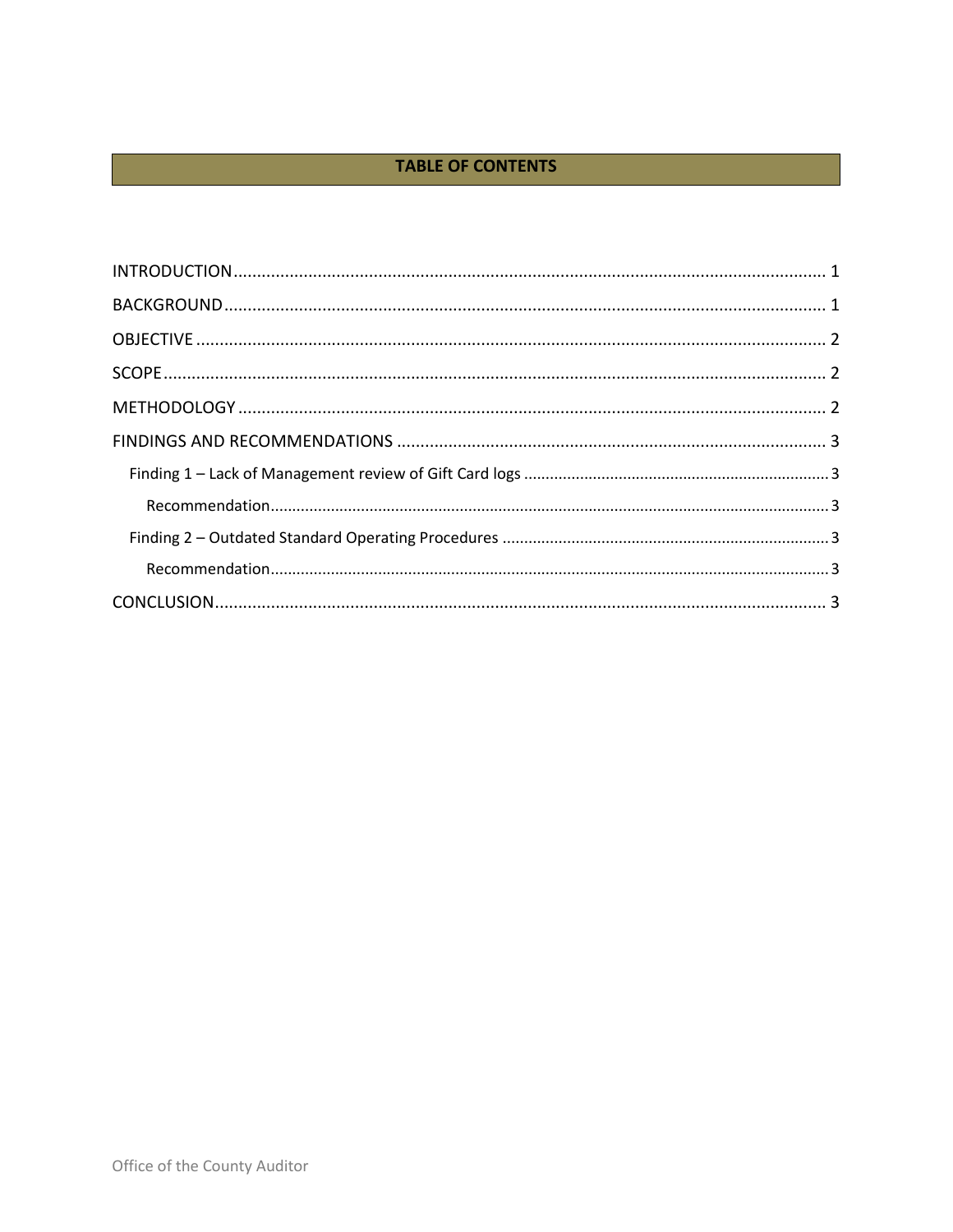# <span id="page-2-0"></span>**INTRODUCTION**

In accordance with the 2022 approved Audit Plan, the Office of the County Auditor performed an audit of the Treasury Gift Card Program administered by the Finance Department's Office of Treasury. This audit was conducted as required by the *Treasury Gift Card Policies and Procedures*.

# <span id="page-2-1"></span>**BACKGROUND**

The Finance Department's Office of Treasury manages the Treasury Gift Card Program which consists of procuring, safeguarding, and distributing prepaid gift cards to all Fulton County programs. The Treasury Gift Card Program allows departments within Fulton County to obtain prepaid VISA gift cards in denominations of \$25, \$50, \$75, \$100, \$200, and \$500. The purpose of the gift cards shall be for use as incentives for participation in award/reward ceremonies offered by the County. During our review, the following departments participated in the Treasury Gift Card Program:

**The Department of External Affairs** provides gift cards for the "Fulton - One County United in Service" (F.O.C.U.S) awards. The F.O.C.U.S. program recognizes employees of Fulton County Government for their exemplary service. Any employee of Fulton County may nominate another employee for recognition in one (1) of the ten (10) possible categories. The award categories are as follows:

- Customer Service
- Impact
- **•** Efficiency
- Helping Hands
- Technology Trailblazer
- The Above and Beyond Workers
- Safety is Our Business
- Innovation and Ideas
- Leadership
- Heroism

Nominations may include individual employees or teams of employees working together. Nominations are reviewed by a countywide Nomination Review Committee. The Committee evaluates nominations based on award criteria. Selection for F.O.C.U.S Award indicates that an employee has made significant contributions during his or her tenure with Fulton County that has had a positive impact on citizens and operations.

**The Department of Public Works Water Resources Division** sponsors a Model Water Tower Competition. This competition requires students to design and build a model water tower that meets certain size requirements. Also, the Department of Public Works sponsors the Art Calendar Contest. Fulton County students in grades K-12 are encouraged to participate in the contest. The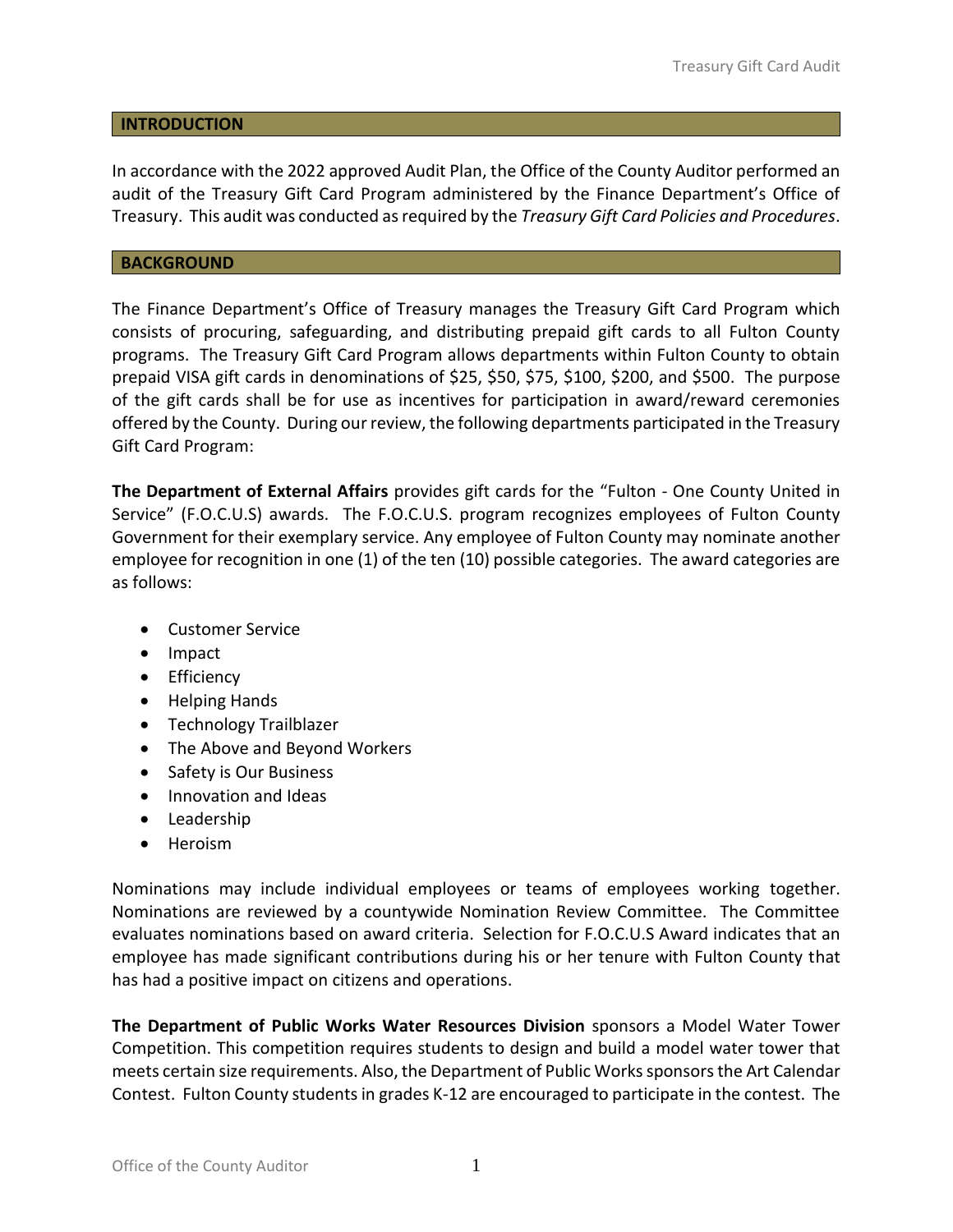students are invited to create artwork promoting better water quality and water conservation practices to assist in positive environmental awareness. The gift card awards range from \$25 to \$100. The art from the contest is featured in the 2022 Water Art Calendar.

# <span id="page-3-0"></span>**OBJECTIVE**

The objectives of the audit were to ascertain the effectiveness of the existing policies and procedures related to the procurement and distribution of gift cards and to determine the adequacy of controls over the departmental operating procedures to ensure compliance with the Treasury Gift Card Procedures.

#### <span id="page-3-1"></span>**SCOPE**

The scope of this audit was from January 1, 2021 through December 31, 2021.

# <span id="page-3-2"></span>**METHODOLOGY**

We conducted this audit in accordance with *Generally Accepted Government Auditing Standards* (GAGAS). Those standards require that we plan and perform the audit to obtain sufficient, appropriate evidence to provide a reasonable basis for our findings and conclusions based on our audit objectives. We believe that the evidence obtained provides a reasonable basis for our findings and conclusions based on our audit objectives.

To achieve our audit objectives, we performed the following audit procedures:

- Conducted interviews with key staff, to determine the established processes and procedures;
- Performed walkthroughs to observe key processes and internal controls related to gift card distribution and safeguarding;
- Performed a hand count of gift card inventory on hand within the Treasury office;
- Reviewed the Treasury Gift Card Standard Operating Procedures;
- Reviewed Fulton County Departmental Gift Card Standard Operating Procedures;
- Reviewed the US Bank Gift Card Order Requests;
- Reviewed Gift Card Request Forms;
- Reviewed Gift Card Inventory Listings;
- Reviewed Gift Card Reconciliations Forms; and
- Reviewed Asset Management System (AMS) Cash Receipt Forms

We believe that the evidence obtained provides a reasonable basis for our findings and recommendations based on our audit objectives. Our findings and recommendations are detailed below.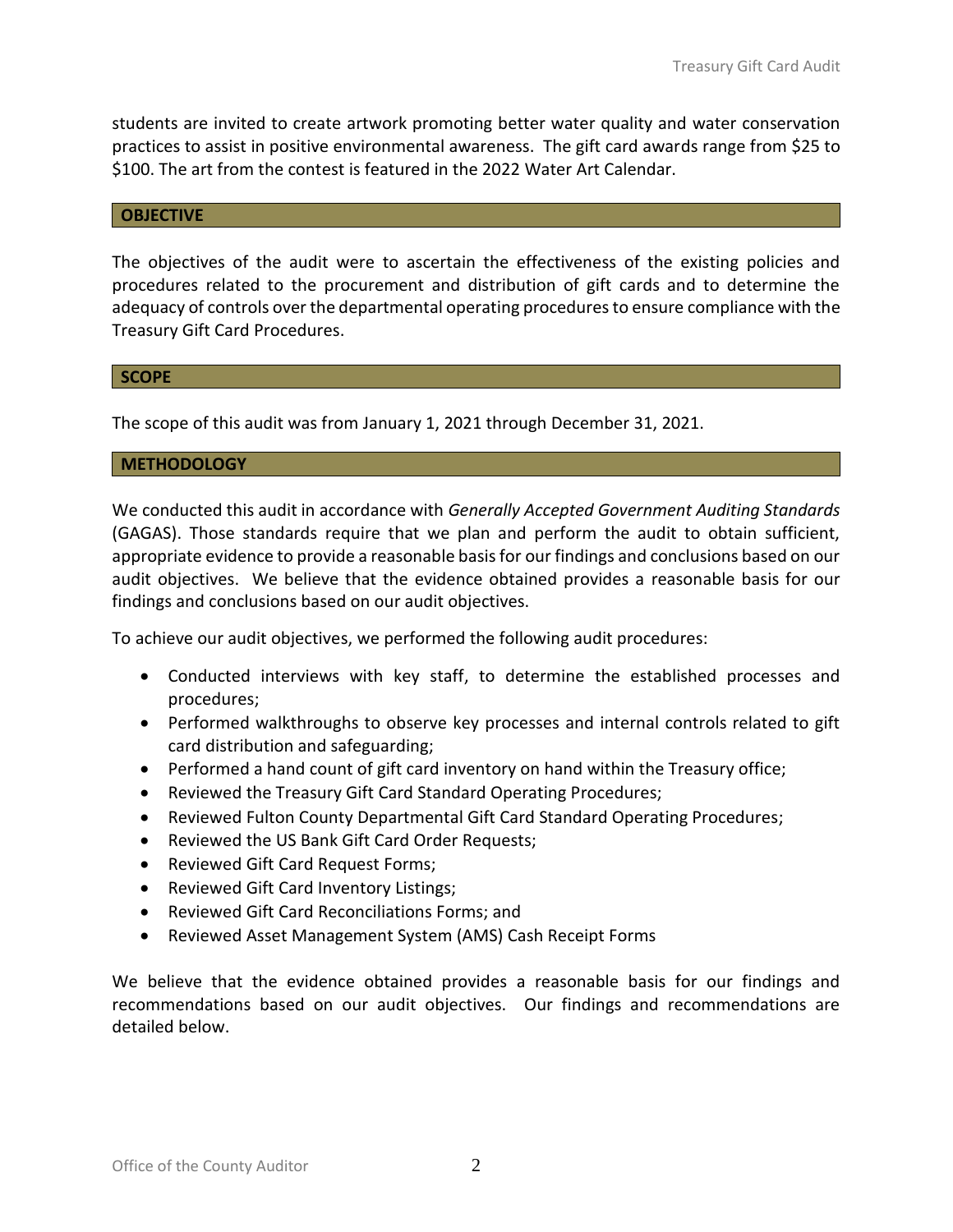# <span id="page-4-0"></span>**FINDINGS AND RECOMMENDATIONS**

# <span id="page-4-1"></span>**Finding 1 – Lack of Management Review of Gift Card Logs**

According to the Treasury Gift Card Procedures, "The gift card log will be reviewed periodically under dual control to ensure accuracy." During our audit, we determined that the gift card logs were not being reviewed for accuracy. We identified twenty-one (21) gift cards that were distributed that were not documented with the gift card numbers on the log. Additionally, we noted inconsistent documentation of the gift card log (e.g., purchase order numbers were listed in the place of gift card numbers). Due to inaccurate and incomplete information on the gift card log, we were unable to trace those gift cards to the inventory listing. Failure to ensure the gift card logs are reviewed in their entirety could result in inaccurate record-keeping and tracking of gift cards.

# <span id="page-4-2"></span>**Recommendation**

We recommend the Department strengthen internal controls surrounding gift cards to ensure periodic review of gift card log for accuracy and completeness. Additionally, we recommend the Department adhere to the Standard Operating Procedures to ensure compliance.

# <span id="page-4-3"></span>**Finding 2 – Outdated Standard Operating Procedures**

Best practices indicate having updated, documented procedures ensure job functions are performed consistently and efficiently. Procedures also act as a guide to help the department perform operations in order to fulfill duties. We discovered that the Treasury Gift Card Procedures were not updated to reflect current processes. As such, current processes are not documented. Failure to document current processes increases the risk of errors, training time and lack of accountability.

# <span id="page-4-4"></span>**Recommendation**

We recommend the Department consistently update Standard Operating Procedures to reflect current processes, eliminate missed steps and retain consistency in operating procedures.

# <span id="page-4-5"></span>**CONCLUSION**

Based on the audit performed, the Treasury Gift Card program appears to be operating effectively and efficiently. However, we identified the following two (2) findings that require the immediate attention of management:

- Lack of Management Review of Gift Card Logs
- Outdated Standard Operating Procedures